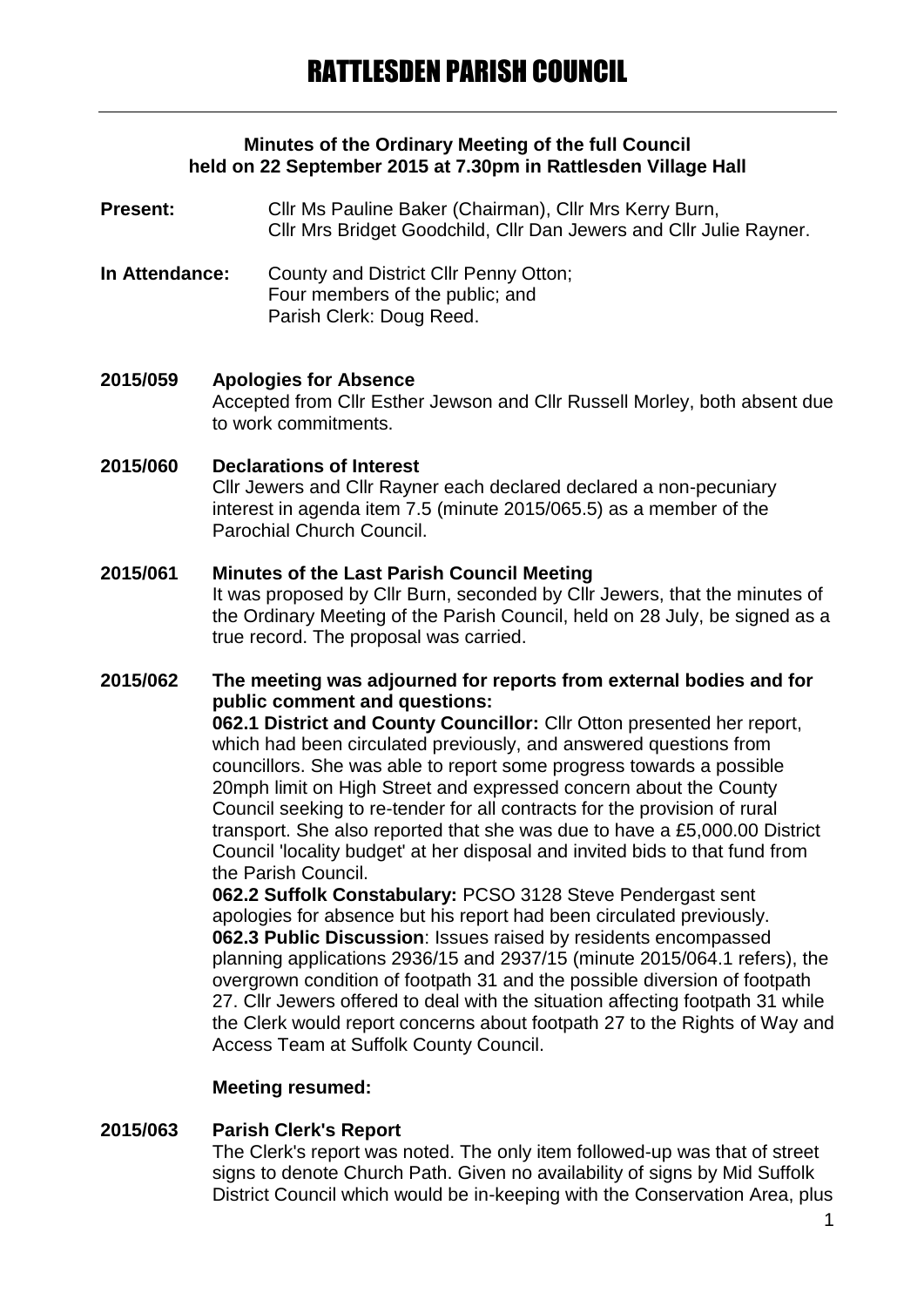constraints imposed on their potential location, councillors felt that there was no option other than to not pursue their installation.

# **2015/064 Planning**

## **064.1 Applications:**

2936/15 and 2937/15 concerned Lydgate Cottage, Birds Green - retention of garden shed and tool shed; and retention of two replacement rear ground floor windows; and Listed Building Consent. Councillors were unhappy with the proposed retention of the garden shed given that the property was within the Conservation Area and the shed immediately adjacent to its boundary. In such circumstances, the Council understood that any shed should be no more than 2.5 metres in height - but it was higher. It also appeared to extend along the whole length of the boundary and, at the height in question, would seem obstructive to the neighbouring property with what might reasonably be assumed to be an overshadowing and loss of outlook. The impact of its retention would be a visual disamenity in the Conservation Area where the neighbouring properties were listed buildings. Accordingly, the Council objected to that element of the application. It was noted there was no objection to the retention of two replacement rear ground-floor windows;

3045/15 concerned Quince Cottage, Church Path - demolition of 20th century extension and construction of new single-storey extension. The Council had no objection; and

3089/15 and 3090/15 concerned Limberlost, Poy Street Green - cladding of garage with featheredge boarding following removal of store room; removal of modern Jacob's ladder and infilling the floor; installation of French doors in the dining room; replacement of modern window facing the rear elevation and the increased height of an existing window; replacement of a double-glazed timber window with single-glazed timber door; at first floor level, the alteration to existing modern stud and plasterboard wall; installation of a plasterboard stud wall to form a corridor; and installation of a proposed dormer window to bedroom; and Listed Building Consent. The Council supported the application.

**064.2 Applications - Responses:** There were no applications which had had to be considered in advance of the meeting because of their deadlines.

**064.3 Decisions:** It was noted that applications 2272/15 concerning land on the west side of Rising Sun Hill and 2427/15 concerning Lidgate House, School Road had been granted.

## **2015/065 Finance**

**065.1 Financial Report:** The report to 31 August was received. It was proposed by Cllr Baker, seconded by Cllr Burn, that the reconciliation be approved and duly signed. The proposal was carried.

**065.2 Payments and Income:** It was proposed by Cllr Jewers, seconded by Cllr Burn, that the schedule of payments be approved. The proposal was carried. The schedule comprised the following:

- Litter-picker salary (September) £125.65;
- Clerk salary (September) £267.49;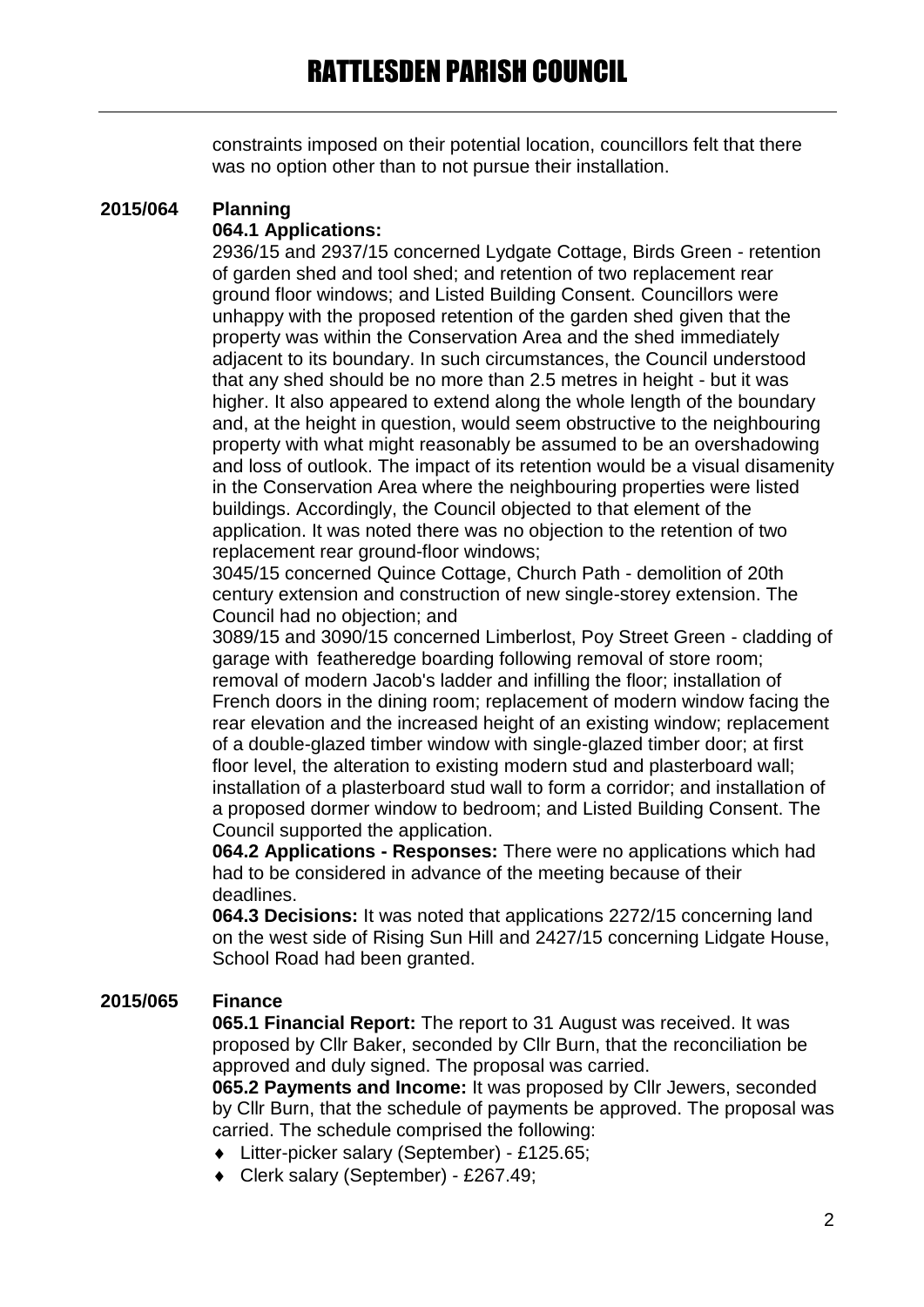- PAYE (September) £66.80;
- The Felsham Gardeners cemetery grass-cutting £380.00;
- $\bullet$  BDO LLP external audit £120.00 + £20.00 VAT;
- Mid Suffolk District Council two boxes of black sacks £32.38 + £5.40 VAT:
- Mr Roger Heard 447th Bomber Group Memorial grass-cutting £50.10;
- Mr Robert Day reimbursement of costs of renovating the Felsham Road telephone kiosk - £62.43; and
- ◆ Clerk reimbursement of Land Registry costs £41.71.
- Income received was duly noted as follows:
- Business account interest (August) £0.86;
- Business account interest (September) £0.81;
- ◆ Residents four burial reservations £600.00:
- HMRC VAT refund 2014-2015 £122.00;
- ◆ Resident burial £150.00;
- ◆ Land Registry refund of search fee £4.00:
- Mid Suffolk District Council second precept payment £4,739.50; and

 Mid Suffolk District Council - recycling grant (February-July) - £223.52. **065.3 External Audit 2014-2015:** The Annual Return 2014-2015 was received by the Council together with the audit opinion given by BDO (external auditors). The Council was pleased to note that no untoward matters had come to the attention of the external auditors. It was proposed by Cllr Burn, seconded by Cllr Baker, that the Annual Return 2014-2015 be

approved and accepted. The proposal was carried.

**065.4 Litter-Picker Salary:** It was proposed by Cllr Jewers, seconded by Cllr Rayner, that the Council approves the adoption of the new minimum wage, of £6.70 per hour effective from 1 October 2015, as applied to the Council post of litter-picker. The proposal was carried.

**065.5 St Nicholas Church Clock - Funding:** The Council considered a request from the Parochial Church Council for funding towards the annual maintenance of the St Nicholas Church clock. Given its importance to the village it was proposed by Cllr Baker, seconded by Cllr Burn, that £70.00 per annum be provided. The proposal was carried.

#### **2015/066 Council Governance 066.1 New Legislation, Codes or Regulatory Issues:** None. **066.2 Risk Register, Policies and Internal Controls:** There were no decisions or actions which impacted upon the Council risk register, policies or internal controls.

## **2015/067 Correspondence**

There were no issues arising from the list of correspondence.

## **2015/068 Telephone Kiosk (Felsham Road)**

As the September Council meeting had been brought forward the deadline of 25 September for entries into the competition to find the best idea for use of the Felsham Road telephone kiosk had not yet been realised. It was agreed that the judging be deferred until the next Council meeting.